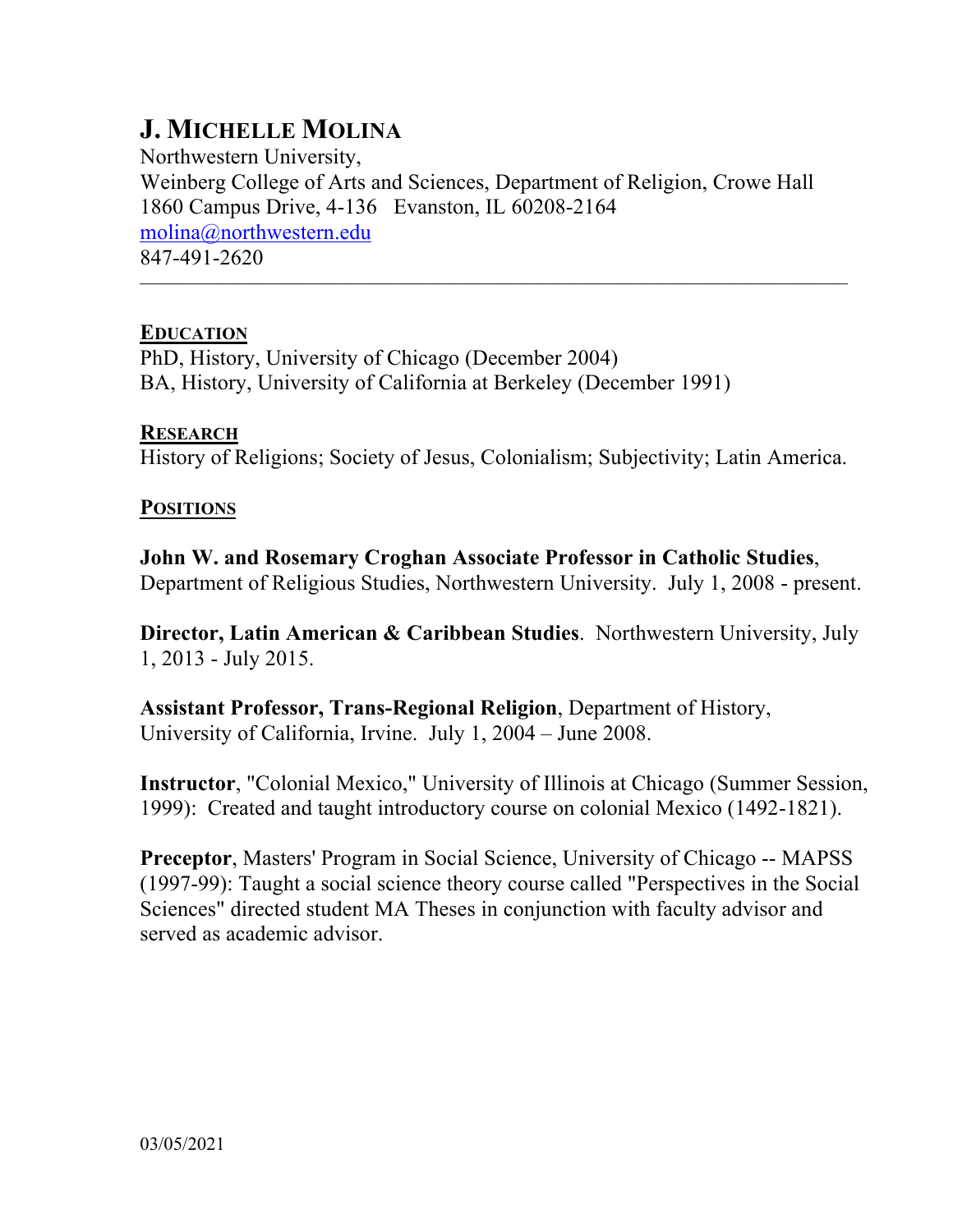# **FELLOWSHIPS, GRANTS AND HONORS**

Provost's Faculty Research Grant. Northwestern University. Summer 2019.

Visiting Research Faculty, École Normale Supérieure Lettres et Sciences Humaines-Lyon, France. May 2013.

Faculty Research Grant. The Graduate School, Northwestern University. Summer 2012.

Faculty Research Grant. The Graduate School, Northwestern University. Summer 2011.

Women's Studies in Religion Fellowship. Visiting Faculty and Research Associate in Women's Studies and the History of Christianity at Harvard Divinity School (Academic year 2007-08)

Fellow at Atlantic History Seminar, Harvard University. July 31-Aug 10<sup>th</sup>, 2006. Theme: "The Transit of Christianity."

Research Grant to consult Jesuitana Collection in the Burns Library, Boston College (2005)

## **PUBLICATIONS**

## **Articles & Essays**

- "How to Be a Country Jesuit: Continence, Care and Containment in a Racializing Religiosity." In *Jesuits and Race*, edited by Nathaniel Millet and Charles Parker: University of New Mexico Press, forthcoming, 2021.
- "God in All Things? The Sacramental Logics of Jesuit Material Remains." *Social Analysis* 64:4 (Winter 2020).
- "Consolation without Previous Cause? Consolation, Controversy, and Devotional Agency." *The Challenge of God: Continental Philosophy and the Catholic Intellectual Tradition*. (Oxford: T&T Clark, 2020).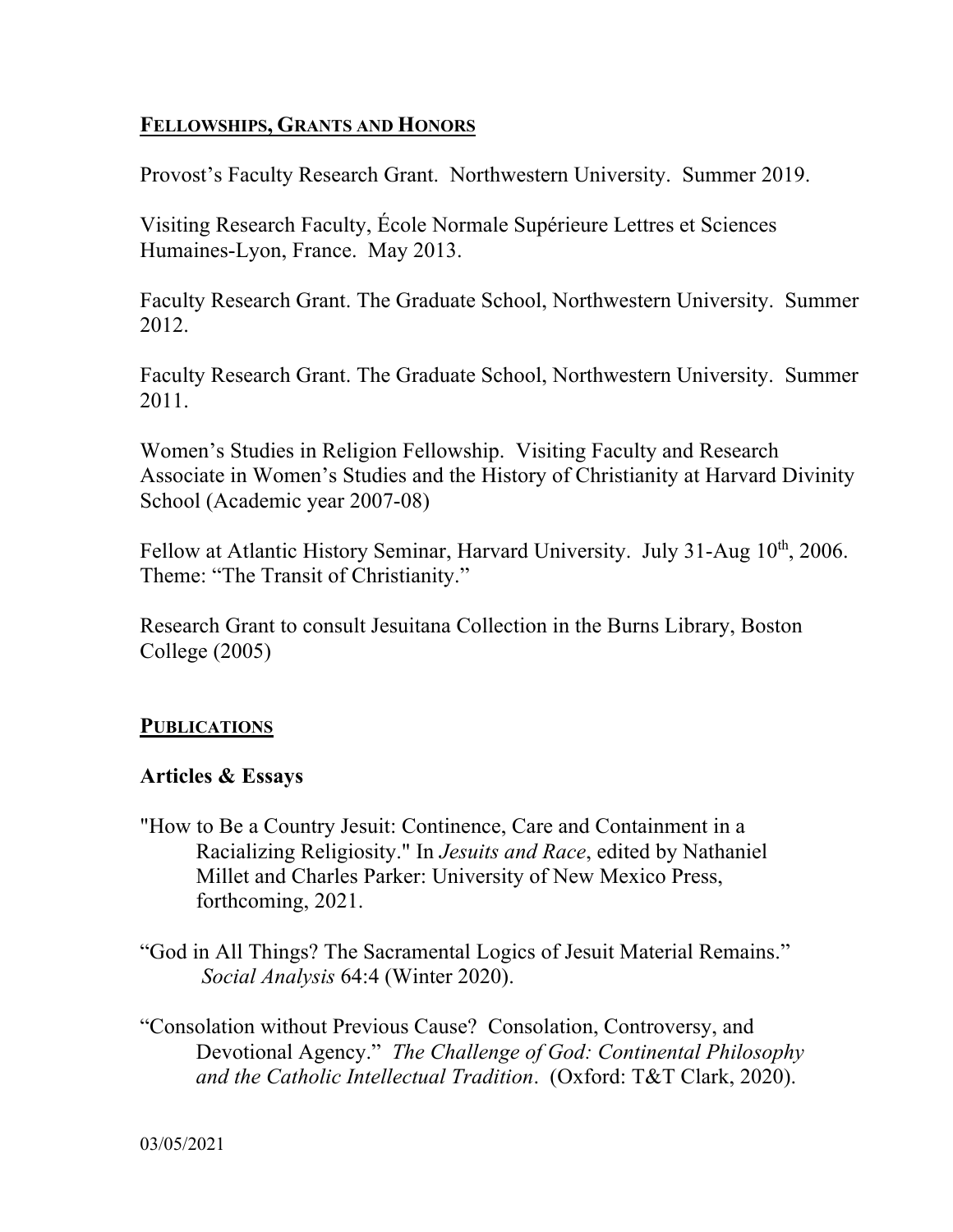- "Fluid Indigeneity: Indians, Catholicism, and Spanish Law in the Mutable Americas." *The Immanent Frame* (July 2017).
- "Making a Home in an Unfortunate Place: Phenomenology and Religion," *The Anthropology of Catholicism* eds. K. Norget, V. Napolitano, and, M. Mayblin. (Berkeley: University of California Press, 2017). Peer Reviewed.
- "Father of My Soul: Reason and Affect in a Shipboard Conversion Narrative," *Journal of Jesuit Studies* 2:4 (December 2015). Peer Reviewed.
- "Missionary Orders and Communities," *Princeton Companion to Atlantic History*, ed. Joseph C. Miller, (Princeton: Princeton University Press, 2015).
- Respondent, "Off the Cuff: The Vatican Spring?" *Immanent Frame,* May 2013.

"Francis the Jesuit: A Philosopher Pope?" *Religious Dispatches,* April 18, 2013.

"Pope Francis: A Jesuit Self in the World," *The Washington Post,* April 2, 2013.

- "An Ambivalent Philosophy of the Concrete," in *Rethinking the Human*, eds. J. Michelle Molina and Donald Swearer, (Harvard University Press, 2010) Peer Reviewed
- "The Global Currency of Female Sanctity: A Seventeenth-Century Mexican Mystic and her Jesuit Biographers from the Spanish and German Empires," (Co-authored with Ulrike Strasser), *Women and Religion in the Atlantic World, 1600-1850* (Toronto: University of Toronto Press, 2009). Peer Reviewed
- "Technologies of the Self: The Letters of Eighteenth Century Mexican Jesuit Spiritual Daughters." *History of Religions* 47:4 (May 2008). Peer Reviewed
- "True Lies: Athanasius Kircher's *China Illustrata* and the Life Story of a Mexican Mystic," *Athanasius Kircher: The Last Man Who Knew Everything,* ed. Paula Findlen, (New York: Routledge, 2004). Peer Reviewed
- "Spirituality and Colonial Governmentality: The Jesuit *Spiritual Exercises* in Europe and Abroad," *Postcolonial Moves: Medieval through Modern,* eds. Patricia Ingham and Michelle Warren (New York: Palgrave Macmillan,